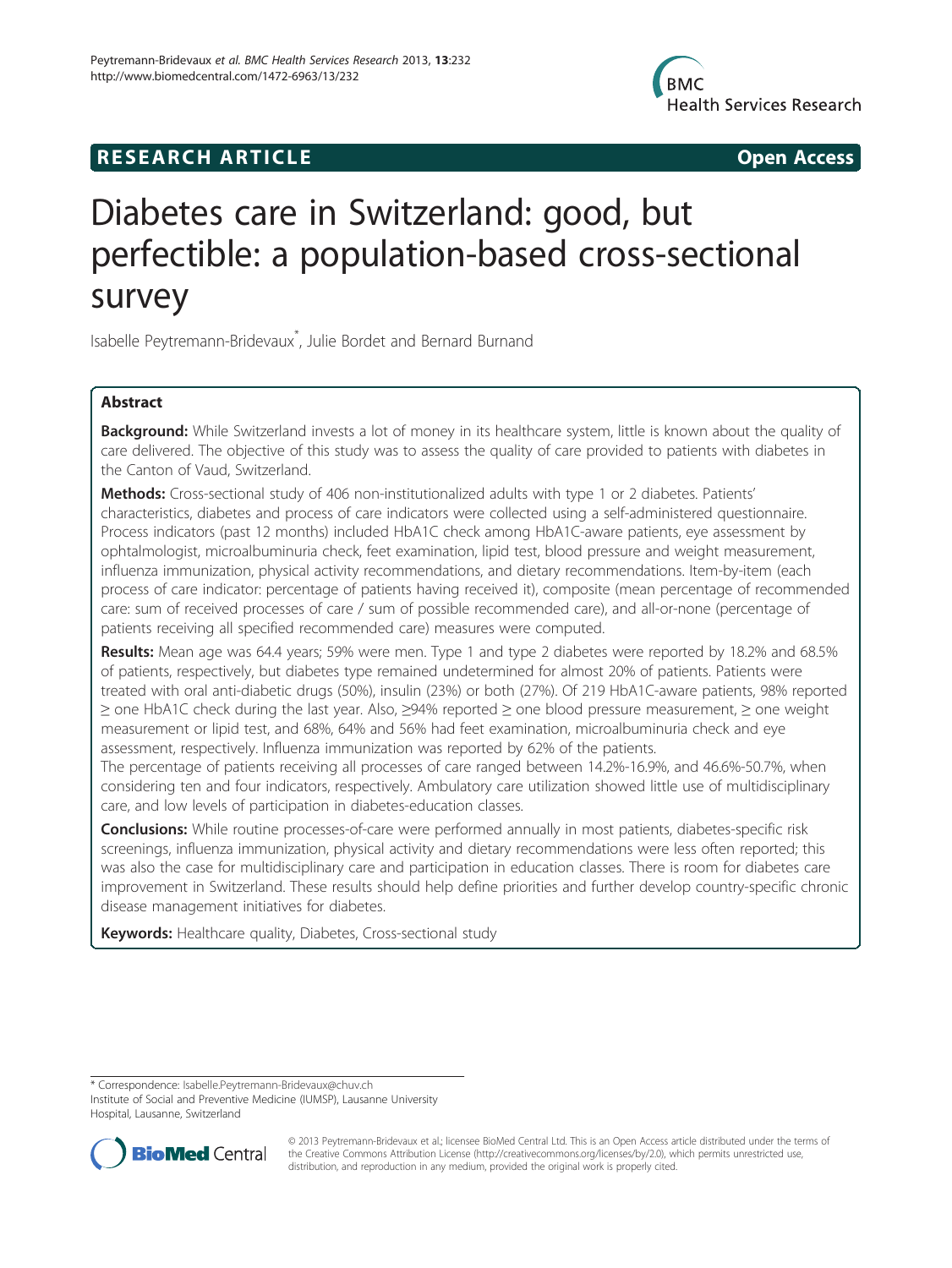## Background

Managing chronic diseases, which account for a large mortality, morbidity and disability burden within communities, requires better integration and coordination of care. Targeting this goal, the Chronic Care Model promotes teamwork, self-management education for patients, evidence-based care, and organization of patients' and professionals' exchange and transmission of information as several important components [\[1,2](#page-8-0)]. The transfer and implementation of evidence-based knowledge in practice is nevertheless challenging, and the quality of care for chronic diseases remains sub-optimal [[3-6](#page-8-0)]. Diabetes care is not an exception. Indeed, several population- [[7-12](#page-8-0)] and physician practice-based studies [[13-15](#page-8-0)] from North American and European countries have shown that there is much room for improvement in both processes and outcomes of diabetes care. Some countries have nevertheless already noticed quality of care improvements [\[16](#page-8-0)-[18\]](#page-8-0).

Switzerland is a federal and democratic state comprising of 26 cantons, with about 8 millions residents. The 1996 Law on Health Insurance stipulated that all Swiss residents must purchase basic health insurance, which covers a comprehensive basket of goods and services. Ambulatory care is provided by primary care physicians and specialists working mostly independently in solo and small group private practices. Except for insurees opting for a health insurance plan limiting access to specialists (gate-keeping principle), in return of lower premiums, Swiss residents have unlimited access to ambulatory care. Hospitals, which provide inpatient care, can also provide general and specialist ambulatory care. Switzerland spends around 11% of its GDP on health [[19\]](#page-8-0). The returns on this investment are an average lifeexpectancy above European average, low mortality rates, and residents' overall satisfaction with the Swiss health care system [\[20,21](#page-8-0)]. However, data collection, particularly in the ambulatory care sector, remains insufficient to address whether "Switzerland receives value for money for its major financial investment in healthcare" [[21](#page-8-0)].

Data on the quality of diabetes care is scarce in Switzerland. In 1995, a survey showed that several diabetes-specific checks were self-reported by only a small fraction of patients with diabetes (microalbuminuria check, glycemic self-controls, HbA1C, feet examination, respectively 13%, 39%, 53% and 54%) [\[22\]](#page-8-0). In 2004, improvements were shown among patients from a convenience sample of primary care physicians [[23](#page-8-0)], and the first population-based measure of prevalence of diabetes was found to be around 7% [\[24\]](#page-8-0). However, quality of care data are still infrequently and unsystematically collected. In addition, when they are available, they focus on intermediate outcomes, as well as clinical and biological cardiovascular risk factors [[25](#page-8-0)-[27](#page-8-0)]. Within the development of a regional diabetes program

("Programme cantonal Diabète") [[28](#page-8-0)], we conducted a survey to assess the characteristics of patients with diabetes as well as the quality of the care they receive. Unlike previous studies on the quality of care in Switzerland, this study was population-based, considered a larger number of indicators and combined both patients' and physicians' reported data. The aim of the current paper is to present results of process of care indicators, as reported by patients, individually and in combination.

## Methods

## Study design

This cross-sectional study, conducted in the fall of 2011, used self-administered paper questionnaires for data collection.

## Setting, participants and recruitment

Patients with diabetes were recruited by communitybased pharmacies registered in the canton of Vaud, Switzerland, a large French-speaking canton with over 720'000 inhabitants. Sample size calculations were performed to estimate the number of patients with diabetes we would need to recruit to obtain good precision (i.e. confidence interval width) of process of care indicators (% of patients with specific annual checks); to be conservative, sample size was calculated around a 50% point estimate. Taking into account the clustering of data by pharmacies (40 pharmacies, each recruiting 15 patients, intra-class correlation 0.05, alpha 0.05, beta 0.2), 600 diabetic patients were considered sufficient. Therefore, we decided to contact 140 pharmacies to get a minimum of 40 willing to participate. They were randomly selected from a total of 241 pharmacies registered in the canton in April 2011; 56 finally agreed to participate (participation rate of 40%) [\[29](#page-8-0)]. Patients were eligible if they came to the pharmacy with a prescription for oral anti-diabetic medications (OAD), insulin, glycemic strips or glucose meter, were aged ≥18 years and non-institutionalized, and known to have a diagnosis of diabetes for at least 12 months. Patients not residing in the canton of Vaud, not speaking or understanding French well enough, or those presenting with an obvious cognitive impairment were excluded, as well as women with gestational diabetes. Out of 1013 eligible patients, 809 accepted to receive the questionnaire and 408 filled it out and returned it; two patients were excluded because their treating physicians reported a major cognitive impairment. The final analytical sample therefore consisted of 406 patients, corresponding to a participation rate of 50.2% (406/809). Since we collected both patients' and physicians' reported data, treating physicians  $(n = 186)$  were also contacted, with patients' consent; almost two-thirds (60%) of them agreed to fill in a brief questionnaire. Agreement between patients' and physicians'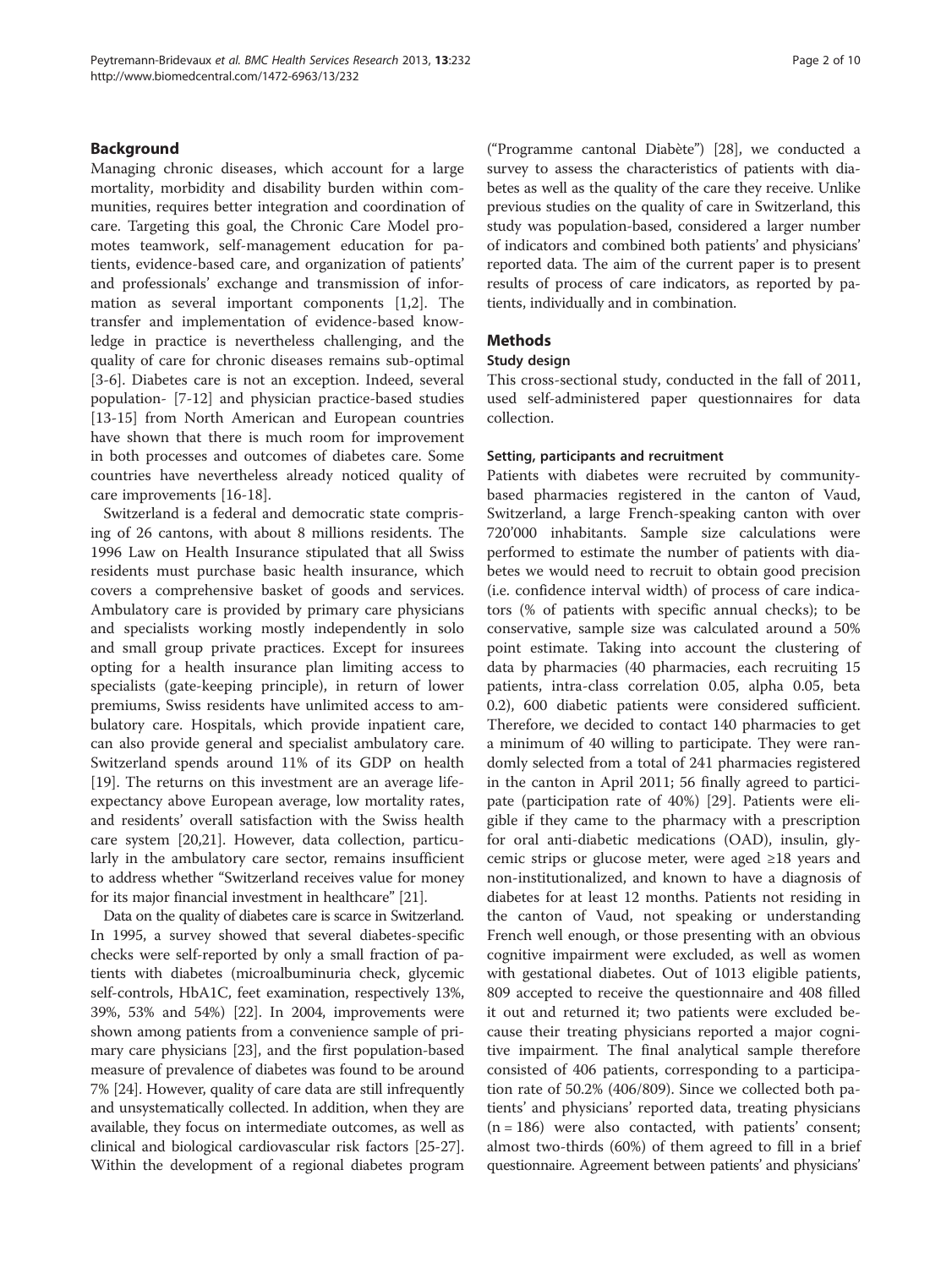report of process of care measures, as measured by uniform kappa, was shown to be good for routine process of care (measurement of blood pressure, HbA1c, weight, and lipid profile), and less satisfactory for microalbuminuria check, foot examination and eye assessment (personal communication, TH Collet).

## Measure

Data of interest for the current study included selfreported data targeting patients' characteristics and health status (age, gender, socio-economic and insurance status, place of residence, smoking status, alcohol consumption using the AUDIT-C questionnaire [\[30\]](#page-8-0), physical activity levels using questions from the Swiss Health Survey [[31](#page-8-0)], weight and height, self-rated health and comorbidities), and the description of their diabetes (type of diabetes, disease duration, treatment, diabetes-related complications). The following ten primary process of care indicators were also collected (with reference to the past 12 months): HbA1C check among those who reported knowing what HbA1C was (yes,1×/year; yes,>1×/year; no; unknown), eye assessment by ophthalmologist (yes,<1 year ago; yes, 1-2 years ago; yes, >2 years ago; never; unknown), annual microalbuminuria check (yes; no; unknown), annual feet examination by physician (yes; no; unknown), annual lipid test (yes; no; unknown), blood pressure measure (yes,1×/year; yes, 2-3×/year; yes, ≥4×/year; no; unknown), annual weight measure (yes; no; unknown), annual influenza immunization (yes; no; unknown), physical activity recommendations (yes; no; unknown), written or verbal diet recommendations (yes; no; unknown). Finally, we asked about secondary process of care measures: i) ambulatory care visits in the prior 12 months (yes,1 $\times$ ; yes,2-3 $\times$ ; yes, $\geq 4\times$ ; no) with the following providers, primary care physicians (general internal medicine, family medicine or general practice), diabetologists, nurse specialists, dieticians and podiatrists, and ii) participation in self-management education classes (yes, <1 year ago; yes,1-2 years ago; yes, >2 years ago; never; unknown).

We used three approaches to assess process of care performance [[32](#page-8-0)]:

- item-by-item: for each single process of care indicator, percentage of patients having received it
- composite: mean percentage of recommended care as the sum of received process of care divided by the sum of possible recommended care
- all-or-none: percentage of patients receiving all specified recommended care

Combined measures of indicators have been recommended when item-by-item results are already good [[32](#page-8-0)]. In this paper, we will refer to the latter two

(composite and all-or-none) as combined measures of receipt of services during the past 12 months.

The combined measures of process of care indicators were the following: all ten indicators, six "diabetesspecific" indicators (HbA1C check, eye assessment by ophtalmologist, micro-albuminuria test, feet examination, lipid test, influenza immunization, excluding measures that are normally proposed to any patient such as blood pressure and weight measurement, physical activity and diet recommendations), and the four indicators considered in the 2008 International Commonwealth Fund Survey (HbA1C check, eye assessment, feet examination, lipid test) [[4\]](#page-8-0). Because of a skip question survey method, which limited answers about receipt of HbA1C tests to those reporting knowing what HbA1C was (HbA1C-aware patients), we restricted the analysis of combined measures of receipt of services (that included HbA1C checks) to this HbA1C-aware sub-group. In order not to exclude HbA1C unaware patients from all analysis, we also constructed two combined measures not considering HbA1C check: all processes of care except HbA1C check  $(n = 9)$ , and five "diabetes-specific" indicators (all six "diabetes-specific" indicators mentioned above, except HbA1C check).

### Statistical analysis

Descriptive analyses of primary process of care indicators with confidence intervals around point estimates (item-by-item measurement) were conducted, taking into account the hierarchical structure of the data (clusters of pharmacies). Percentages of receipt of processes of care were based on those who answered the particular question and not on the total number of participants (complete case analysis). The exact number of patients considered in the analysis is specified in all tables.

For sensitivity testing, item-by-item analyses were then performed assuming worst case and best case scenarios. In worst case scenarios, we considered patients having not responded to the question (missing data) or having chosen "don't know", as patients not having received the process of care during the past 12 months. In best case scenarios, we considered these same patients as having received the process of care during the past 12 months.

Analyses of combined measures were both performed for complete cases and to take into account cases with missing and "don't know" data. Including missing and "don't know" answers allowed us to consider all patients, and thus to estimate the lowest (minimal) percentage of patients who would have received at least a specified number of processes of care. The highest (maximal) percentage of possible patients receiving the specified number of processes of care was calculated with "don't know" answers and missing data counted as receipt of care. These lowest (minimal) and highest (maximal)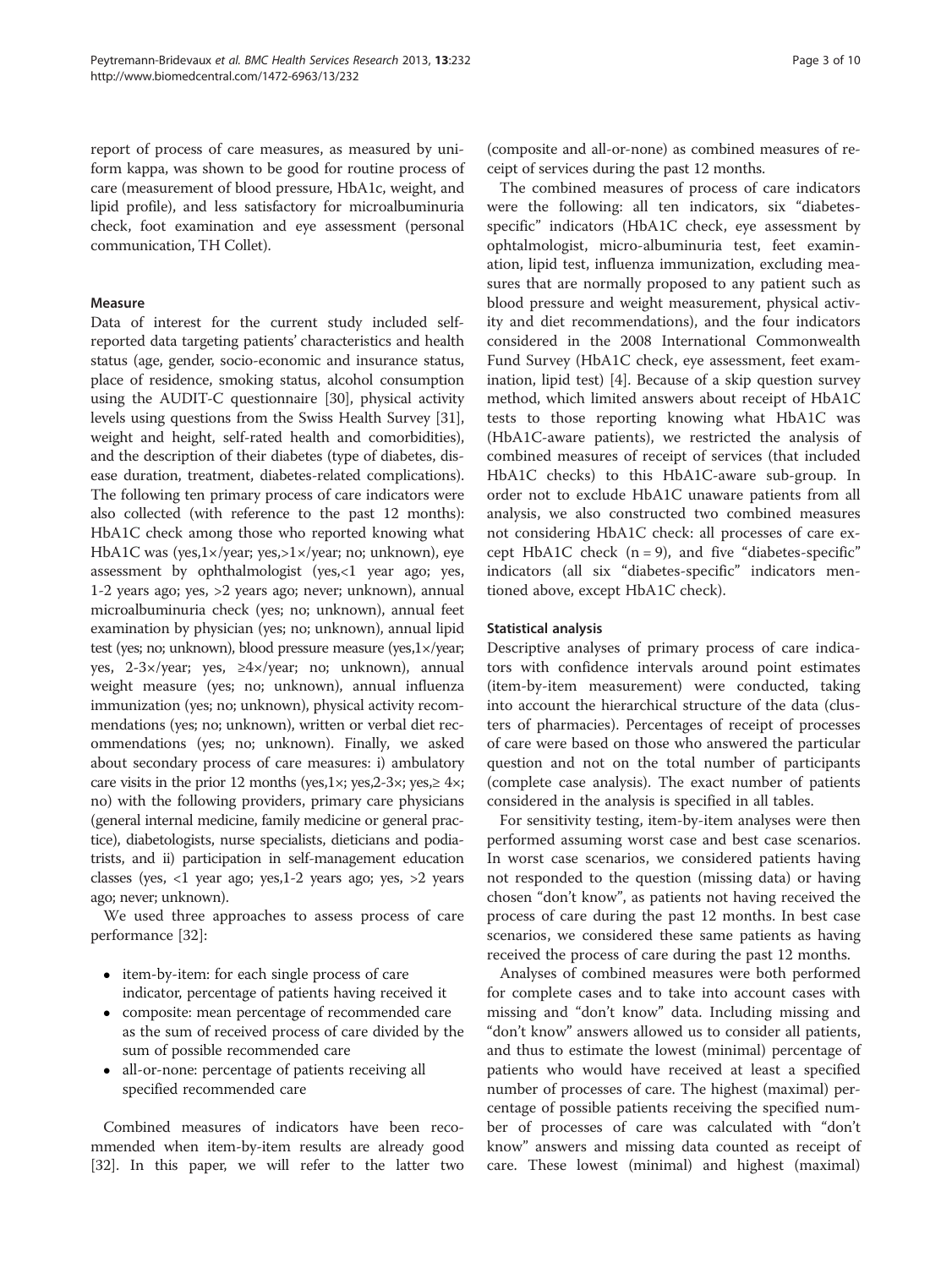percentages therefore represent the range of values within which the percentage of patients having received these processes would lie when considering all targeted patients. STATA 11.0 was used for all analyses.

Ethical approval was received from the Cantonal Ethics Committee of Research on Human Beings of the Canton of Vaud ("Commission cantonale (VD) d'éthique de la recherche sur l'être humain", Protocol N° 151/11). Written informed consent was obtained from all participants, and data were kept anonymous and confidential.

## Results

Descriptive information about the study population is shown in Table 1. Briefly, mean age was 64.4 years and the majority of participants (59%) were men. While 16% were current smokers, 82% were either overweight or obese, half were considered to engage in at-risk drinking

|           |  | Table 1 Characteristics of participants ( $n = 406$ diabetic |
|-----------|--|--------------------------------------------------------------|
| patients) |  |                                                              |

| Age ( $n = 406$ ), mean (SD)       | 64.4 (11.4) |
|------------------------------------|-------------|
| Women $(n = 406)$                  | 40.6%       |
| Civil status ( $n = 403$ )         |             |
| Single                             | 8.7%        |
| Married/partnership                | 62.5%       |
| Divorced/separated/widowed         | 28.8%       |
| Education ( $n = 392$ )            |             |
| Primary                            | 19.1%       |
| Secondary                          | 55.6%       |
| Tertiary                           | 25.3%       |
| Employment status ( $n = 394$ )    |             |
| Full-time                          | 25.1%       |
| Part-time                          | 9.1%        |
| Retired                            | 55.6%       |
| Unemployment/handicapped/student   | 5.8%        |
| Stay-at-home                       | 4.3%        |
| Place of residence $(n = 399)$     |             |
| Urban                              | 38.9%       |
| Semi-urban                         | 27.1%       |
| Rural                              | 34.1%       |
| Current smoking (n = 398)          | 16.3%       |
| $BMI (n = 378)$                    |             |
| Overweight                         | 35.7%       |
| Obese                              | 46.3%       |
| Physically inactive $(n = 385)$    | 28.6%       |
| Self-reported health ( $n = 398$ ) |             |
| Excellent/very good                | 15.9%       |
| Good                               | 64.3%       |
| Medium/poor                        | 19.9%       |

behaviour (AUDIT-C scores  $\geq$  3 for women and  $\geq$  4 for men), and almost one-third reported being physically inactive. Type 1 and type 2 diabetes were reported by 18.2% and 68.5% of patients, respectively. Description of diabetes type remained undetermined for almost 20% of patients. The vast majority of patients reported being treated with anti-diabetic drugs and/or insulin, and at least one complication of diabetes was reported by nearly half of all patients. Glucose self-monitoring was performed by 82% of the patients, and 54% of participants indicated knowing what HbA1C was. Table 2 displays further detailed information on diabetes characteristics.

In item-by-item analysis for receiving at least one specific process of care during the past 12 months, HbA1C check was above 90% among those who reported knowing what HbA1C was. Similar high percentages were found for routine clinical tests like blood pressure and weight measurements, as well as lipid tests. Item-byitem results remained high for HbA1C check and blood pressure measurement even when raising the bar to two or more screens in the past year. Under these parameters, HbA1C and blood pressure checks were reported by 83.4% (95% CI 77%-88.3%) and 86.5% (83.1%-89.4%) of the patients, respectively. Physical activity recommendation, feet examination, microalbuminuria test and

## Table 2 Diabetes characteristics

| Type of diabetes $(n = 406)$                      |       |
|---------------------------------------------------|-------|
| Type 1                                            | 12.8% |
| Type 2                                            | 68.5% |
| Undetermined                                      | 18.7% |
| Duration of the disease ( $n = 399$ )             |       |
| 1-5 years                                         | 28.3% |
| 6-10 years                                        | 23.1% |
| $11-15$ years                                     | 17.3% |
| $\geq$ 16 years                                   | 31.3% |
| Type of treatment ( $n = 405$ )                   |       |
| Oral antidiabetic drugs (OAD)                     | 49.6% |
| Insulin                                           | 22.7% |
| Oral antidiabetic dugs and insulin                | 26.9% |
| None/unknown                                      | 0.8%  |
| Glucose self-monitoring ( $n = 398$ )             | 82%   |
| Diabetes complications ( $n = 396$ ) <sup>+</sup> |       |
| At least one                                      | 46.7% |
| Macrovascular complications*                      | 34.9% |
| Microvascular**                                   | 24%   |

†: Myocardial infarction/angina, stroke, retinopathy (excluding cataract and glaucoma problems), nephropathy (including dialysis or renal transplantation), neuropathy (lower limb pain or sensibility problems/ulcer/amputation), severe hypo or hyperglycemia.

\* Myocardial infarction/angina, stroke, neuropathy (lower limb pain or sensibility problems/ulcer/amputation).

\*\* Retinopathy, nephropathy (including dialysis or renal transplantation).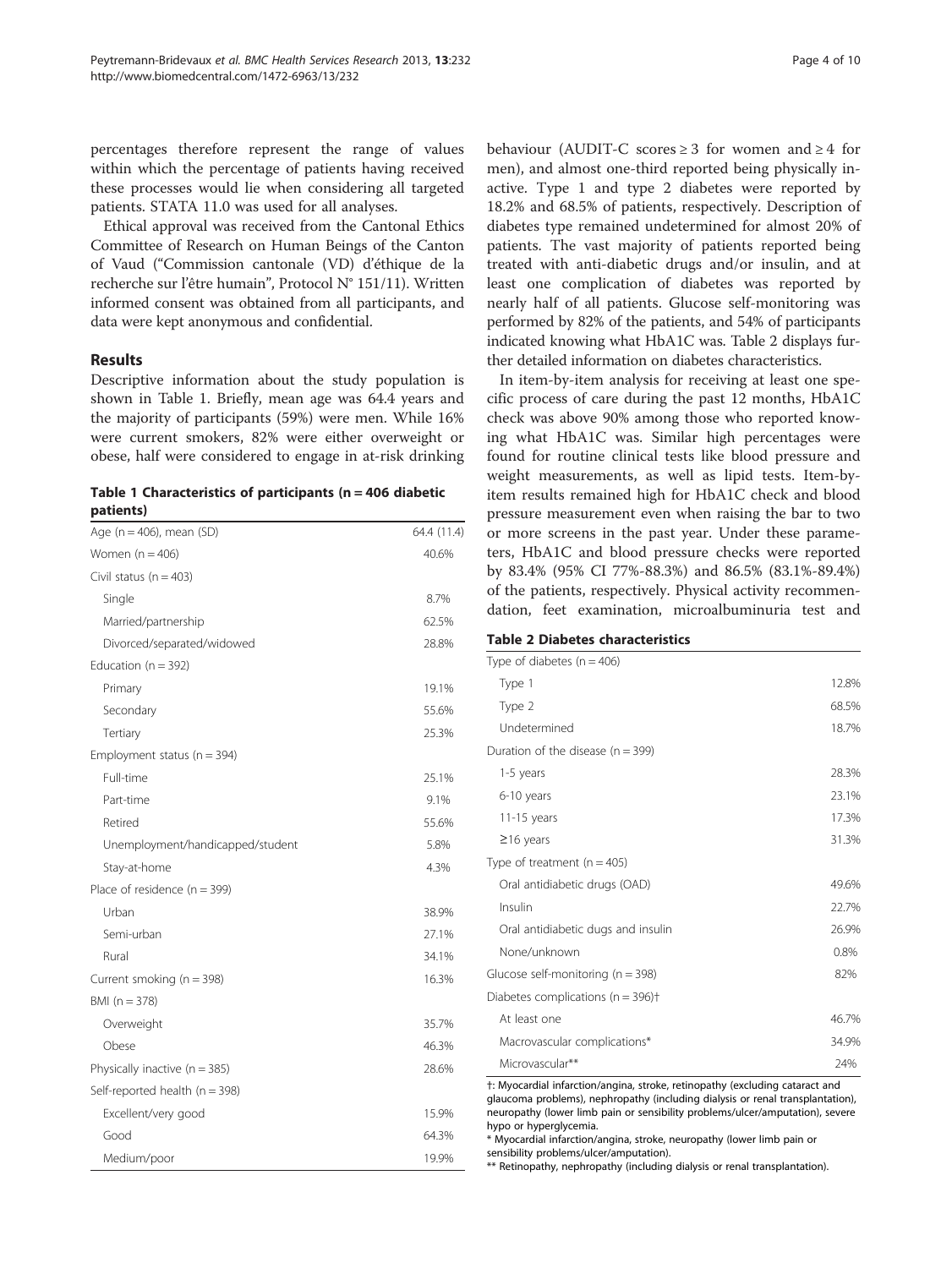influenza vaccination (in descending order of frequency) were performed less often. While 64% of patients reported having a microalbuminuria test carried out, it is worth noting that 14.3% of the patients answered "don't know" to that specific question. Eye assessment by an ophthalmologist and dietary recommendations were the process of care indicators that ranked the lowest, with only 56% and 49% of the patients reporting them, respectively (Table 3). However, report of eye assessment by an ophthalmologist increased to 73.5% (69.4%-77.3%) when considering a two-year timeframe. Except for

those processes of care with high numbers of "don't know" answers, worst and best case scenarios results remained within the 95% confidence interval of point estimates.

All combined results (composite and all-or-none) are shown in Table [4.](#page-5-0) Overall, while patients with diabetes received 80% of processes of care (i.e. 8 out of 10, or 5 out of 6, or 3 out of 4 processes of care), all processes of care were received by only less than 20% of patients. In addition, the mean percentage of care received varied between 72% and 85%, depending on whether HbA1C

Table 3 Primary process of care indicators (item-by-item): receipt of service during past 12 months, by decreasing order of receipt %

|                                                                                                                                                                                                                                                                                        | N for each response<br>modality | Receipt of<br>service | (95% CI)            | <b>Worst case</b><br>scenario** | <b>Best case</b><br>scenariot |
|----------------------------------------------------------------------------------------------------------------------------------------------------------------------------------------------------------------------------------------------------------------------------------------|---------------------------------|-----------------------|---------------------|---------------------------------|-------------------------------|
| $\ge$ one HbA1C check (n = 218)*                                                                                                                                                                                                                                                       | Yes: 214                        | 98.1%                 | $(95.3\% - 98.9\%)$ | 97.7%                           | 99.1%                         |
|                                                                                                                                                                                                                                                                                        | No: 2                           |                       |                     |                                 |                               |
|                                                                                                                                                                                                                                                                                        | <b>DK: 2</b>                    |                       |                     |                                 |                               |
| $\ge$ one blood pressure measurement<br>$(n = 399)$<br>$\ge$ one weight measurement (n = 396)<br>$\ge$ one lipid test (n = 401)<br>Physical activity recommendations,<br>written or verbal ( $n = 398$ )<br>$(n = 397)$<br>$\ge$ one urine test (for micro-albuminuria)<br>$(n = 399)$ | Yes: 388                        | 96.4%                 | (95.7%-97.0%)       | 95.6%                           | 98.0%                         |
|                                                                                                                                                                                                                                                                                        | No: 8                           |                       |                     |                                 |                               |
|                                                                                                                                                                                                                                                                                        | DK: 3                           |                       |                     |                                 |                               |
|                                                                                                                                                                                                                                                                                        | Yes: 374                        | 94.4%                 | $(91.4\% - 96.6\%)$ | 92.1%                           | 94.8%                         |
|                                                                                                                                                                                                                                                                                        | No: 21                          |                       |                     |                                 |                               |
|                                                                                                                                                                                                                                                                                        | DK: 1                           |                       |                     |                                 |                               |
|                                                                                                                                                                                                                                                                                        | Yes: 378                        | 94.2%                 | $(91.6\% - 96.1\%)$ | 93.1%                           | 96.8%                         |
|                                                                                                                                                                                                                                                                                        | No: 13                          |                       |                     |                                 |                               |
|                                                                                                                                                                                                                                                                                        | DK: 10                          |                       |                     |                                 |                               |
|                                                                                                                                                                                                                                                                                        | Yes: 277                        | 69.6%                 | $(65.2 - 71.1\%)$   | 68.2%                           | 70.4%                         |
|                                                                                                                                                                                                                                                                                        | No: 120                         |                       |                     |                                 |                               |
|                                                                                                                                                                                                                                                                                        | DK: 1                           |                       |                     |                                 |                               |
| Diabetic foot examination by a physician Yes: 265                                                                                                                                                                                                                                      |                                 | 66.8%                 | $(61.5\% - 72.9\%)$ | 65.3%                           | 68.2%                         |
|                                                                                                                                                                                                                                                                                        | No: 129                         |                       |                     |                                 |                               |
|                                                                                                                                                                                                                                                                                        | <b>DK: 3</b>                    |                       |                     |                                 |                               |
|                                                                                                                                                                                                                                                                                        | Yes: 252                        | 63.2%                 | $(57.6\% - 70\%)$   | 62.1%                           | 77.8%                         |
|                                                                                                                                                                                                                                                                                        | No: 90                          |                       |                     |                                 |                               |
|                                                                                                                                                                                                                                                                                        | DK: 57                          |                       |                     |                                 |                               |
| Influenza immunization ( $n = 402$ )                                                                                                                                                                                                                                                   | Yes: 250                        | 62.2%                 | $(58.6\% - 65.5\%)$ | 61.6%                           | 62.8%                         |
|                                                                                                                                                                                                                                                                                        | No: 151                         |                       |                     |                                 |                               |
|                                                                                                                                                                                                                                                                                        | DK: 1                           |                       |                     |                                 |                               |
| Eye assesment by ophthalmologist                                                                                                                                                                                                                                                       | Yes: 225                        | 56.4%                 | $(51.4\% - 61\%)$   | 55.4%                           | 59.1%                         |
| $(n = 399)$                                                                                                                                                                                                                                                                            | No: 166                         |                       |                     |                                 |                               |
|                                                                                                                                                                                                                                                                                        | <b>DK: 8</b>                    |                       |                     |                                 |                               |
| Diet recommendations, written or verbal Yes: 194                                                                                                                                                                                                                                       |                                 | 48.6%                 | $(43.2\% - 54.2\%)$ | 47.8%                           | 50.0%                         |
| $(n = 399)$                                                                                                                                                                                                                                                                            | No: 203                         |                       |                     |                                 |                               |
|                                                                                                                                                                                                                                                                                        | <b>DK: 2</b>                    |                       |                     |                                 |                               |

DK don't know.

\* Among HbA1C aware patients (skip question).

\*\* Don't know answers and missing data assumed as "no receipt" of process of care.

† Don't know answers and missing data assumed as "receipt" of process of care.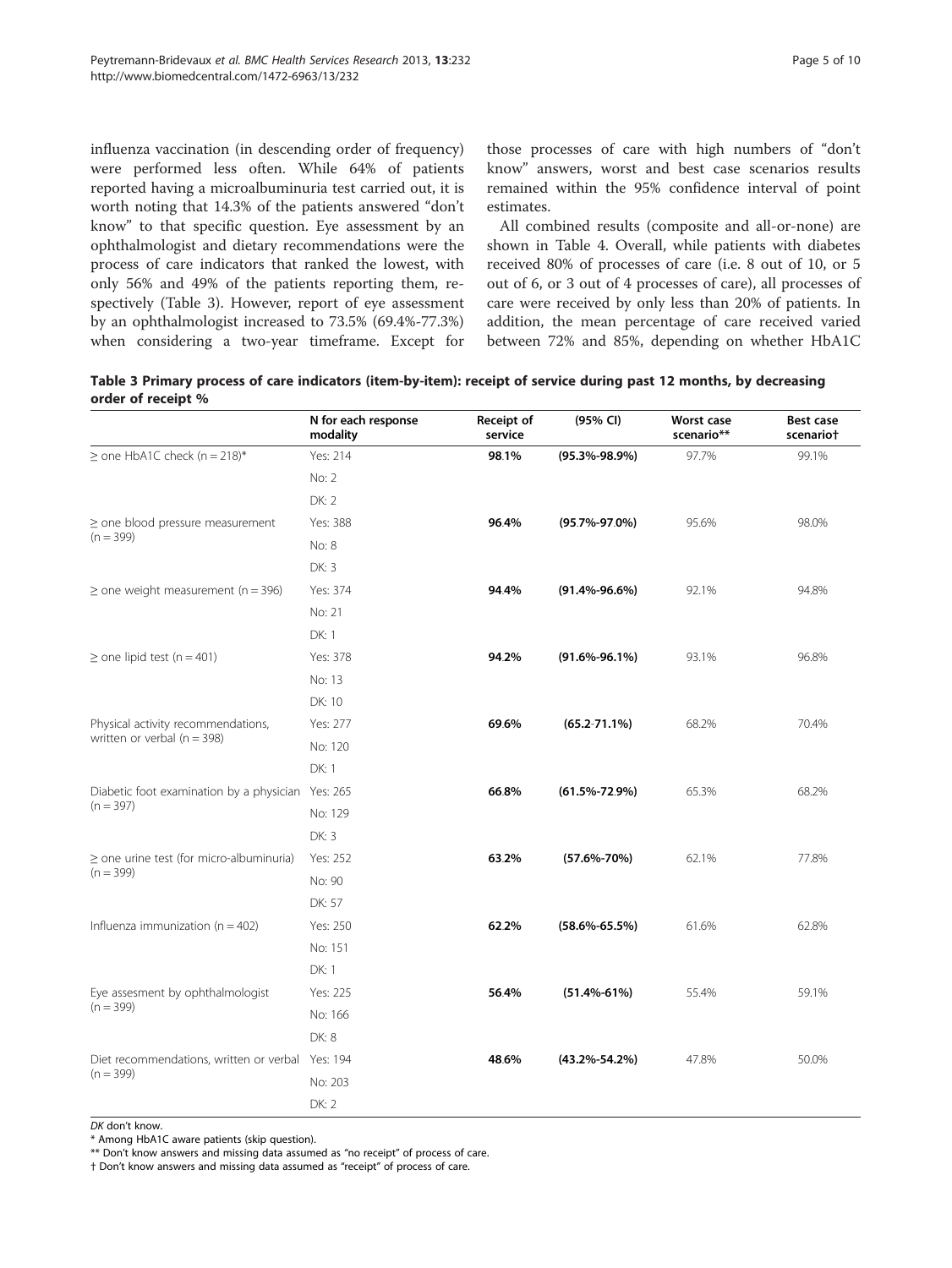|                                                    | Combined measures among patients who reported knowing what HbA1C is (i.e. among HbA1C-aware patients, n=219)                          |                           |
|----------------------------------------------------|---------------------------------------------------------------------------------------------------------------------------------------|---------------------------|
| 1) All 10 processes of care §                      |                                                                                                                                       |                           |
| Complete cases*                                    | Composite: mean % of recommended care (SD)                                                                                            | 82% (13.5)                |
| $(n=175)$                                          | All-or-none: receipt of 10/10 care processes, % (n)                                                                                   | 17.7% (31)                |
| All patients (n=219)                               | Lowest ** % (n) – Highest*** % (n) of patients receiving 10/10 care processes                                                         | 14.2% (31) - 16.9% (37)   |
|                                                    | Lowest ** % (n) – Highest*** % (n) of patients receiving at least $8/10$ care processes                                               | 65.3% (143) - 74.4% (163) |
| 2) Six "Diabetes-specific" processes of care +     |                                                                                                                                       |                           |
| Complete cases *                                   | Composite: mean % of recommended care (SD)                                                                                            | 82.4% (15.5)              |
| $(n=182)$                                          | All-or-none: receipt of 6/6 care processes, % (n)                                                                                     | 30.2% (55)                |
| All patients (n=219)                               | Lowest ** % (n) - Highest*** % (n) of patients receiving 6/6 care processes                                                           | 25.1% (55) - 28.8% (63)   |
|                                                    | Lowest ** % (n) – Highest*** % (n) of patients receiving at least $5/6$ care processes                                                | 64.4% (141) - 71.2% (156) |
| 3) Restricted list of four processes of care ‡     |                                                                                                                                       |                           |
| Complete cases*                                    | Composite: mean % of recommended care (SD)                                                                                            | 85.3% (16.2)              |
| $(n=204)$                                          | All-or-none: receipt of 4/4 care processes, % (n)                                                                                     | 50% (102)                 |
| All patients (n=219)                               | Lowest ** % (n) – Highest*** % (n) of patients receiving $4/4$ care processes                                                         | 46.6% (102) - 50.7% (111) |
|                                                    | Lowest ** % (n) – Highest*** % (n) of patients receiving at least $3/4$ care processes                                                | 88.6% (194) - 90.9% (199) |
|                                                    | Combined measures without consideration of HbA1C check (i.e. among all patients, irrespective of their HbA1C knowledge status, n=406) |                           |
| 1) Nine processes of care (all 10 except HbA1C) §§ |                                                                                                                                       |                           |
| Complete cases*                                    | Composite: mean % of recommended care (SD)                                                                                            | 75.3% (18)                |
| $(n=304)$                                          | All-or-none: receipt of 9/9 care processes, % (n)                                                                                     | 12.5% (38)                |
| All patients (n=406)                               | Lowest ** % (n) – Highest*** % (n) of patients receiving $9/9$ care processes                                                         | $9.4\%$ (38) - 12.3% (50) |
|                                                    | Lowest ** % (n) – Highest*** % (n) of patients receiving at least 7/9 care processes                                                  | 53% (215) - 65.8% (267)   |
|                                                    | 2) Five "Diabetes-specific" process of care (all six "Diabetes-specific" except HbA1C) ††                                             |                           |
| Complete cases*                                    | Composite: mean % of recommended care (SD)                                                                                            | 72.6% (22.7)              |
| $(n=319)$                                          | All-or-none: receipt of 5/5 care processes, % (n)                                                                                     | 24.1% (77)                |
| All patients (n=406)                               | Lowest ** % (n) – Highest*** % (n) of patients receiving $5/5$ care processes                                                         | 19% (77) - 23.4% (95)     |
|                                                    | Lowest ** % (n) - Highest*** % (n) receiving at least 4/5 care processes                                                              | 49.5% (201) - 59.9% (243) |

<span id="page-5-0"></span>Table <sup>4</sup> Primary process of care indicators: combined measures of receipt of service during past 12 months, % (n)

§ HbA1C check (among HbA1C-aware patients who answered the HbA1C process of care question), eye assessment, microalbuminuria check, feet examination, lipid test, blood pressure and weight measurement, influenza immunization, physical activity and diet recommendations.

\* Only results for cases that are "complete": cases with "don'<sup>t</sup> know" answers and cases with missing data are dropped from analysis.

\*\* Lowest (minimal) percentage of patients having received at least <sup>a</sup> certain number of processes of care where "don'<sup>t</sup> know" and missing data are assumed as "not having received the process of care".

\*\*\*Highest (maximal) percentage of patients having received at least <sup>a</sup> certain number of processes of care where "don'<sup>t</sup> know" and missing data are assumed as "having received the process of care".

† HbA1C check (among HbA1C-aware patients who answered the HbA1C process of care question), eye assessment, microalbuminuria check, feet examination, lipid test, influenza immunization.

‡ HbA1C check (among the HbA1C-aware and thus answered the HbA1C process of care question), eye assessment, feet examination, lipid test (diabetes indicator used in the 2008 Commonwealth Fund survey).

§§ Eye assessment, micro-albuminuria test, feet examination, lipid test, blood pressure measure, weight measure, influenza immunization, physical activity recommendations, diet recommendations.

†† Eye assessment, microalbuminuria check, feet examination, lipid test, influenza immunization.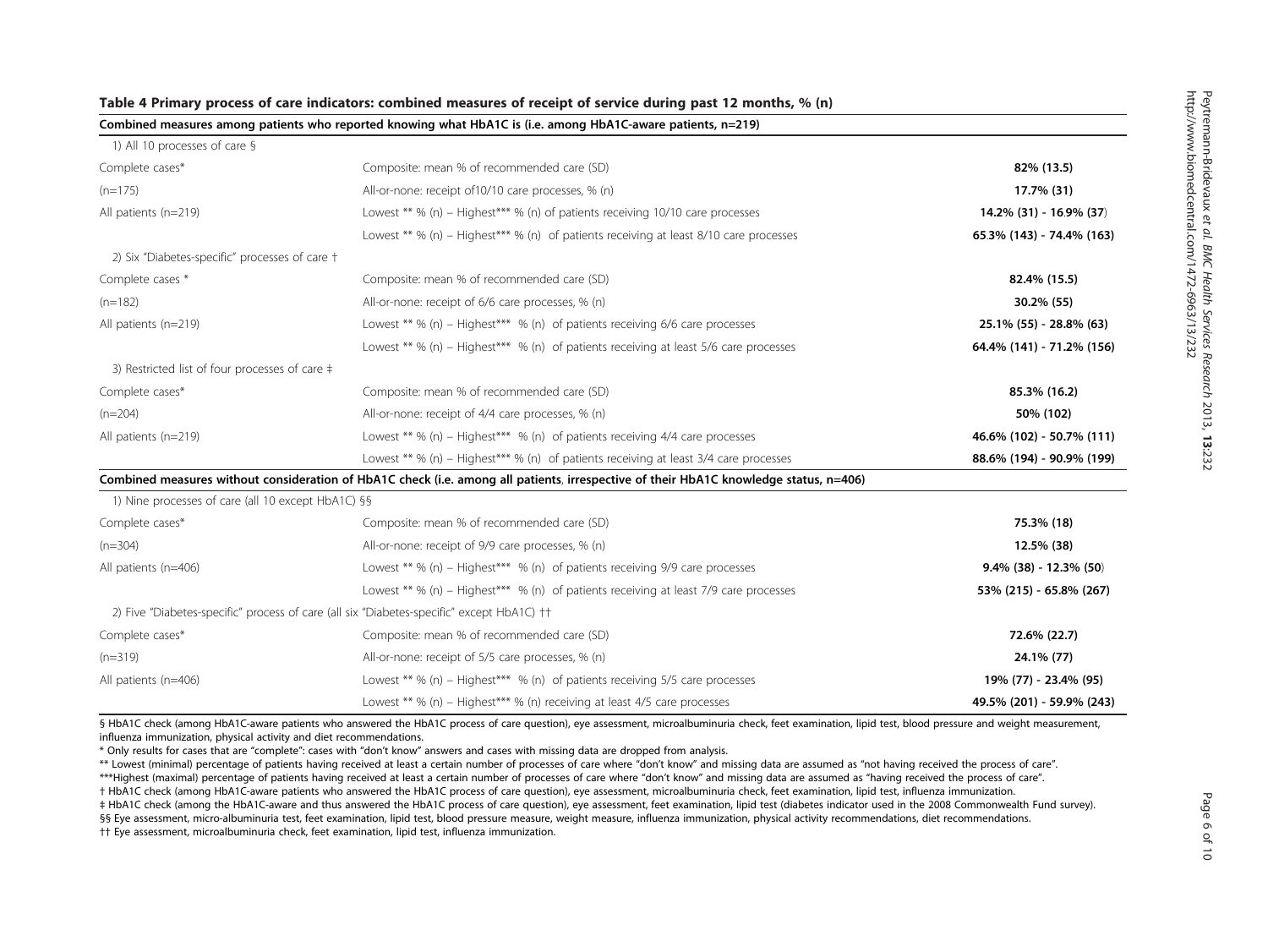check was, or not, considered in the combination of indicators. Upon looking at combined measures which incorporated HbA1C checks (i.e. among HbA1C-aware patients), the percentage of patients receiving all processes of care ranged from 14.2% to 16.9% when all 10 processes of care were targeted, and 46.6% to 50.7% when the list was restricted to four indicators. Complete case analyses of all-or-none indicators showed similar results.

Combined measures excluding HbA1C checks showed higher percentages of patients receiving all services when the number of services considered was lowered (9.4% to12.3% of patients received nine out of nine services while 19% to 23.4% of patients received five out of five services). Higher percentages of receipt of services were also found when conducting complete case analysis of all-or-none measures. Finally, restricting analyses to HbA1C-aware patients yielded slightly better results (14.2%-16.9% and 25.6%-29.2%, respectively, for nine out of nine and five out of five services, for example).

Ambulatory care utilization data showed that, while almost all patients reported visiting a primary care physician in the previous 12 months (93.4%), one-third of them did not see a specialist (diabetologist-endocrinologist), and between 2/3 and 3/4 of respondents did not consult with other diabetes-related healthcare professionals (diabetic nurse specialists, dieticians, or podiatrists) during the past year (Figure 1). Lastly, attendance at self-management education classes (group or individual sessions) was low; only one third reported having ever participated in this type of class.

## **Discussion**

While routine clinical and laboratory tests (blood pressure and weight measurements, lipid tests) were performed annually in most patients with diabetes, risk screenings such as feet examination, microalbuminuria check and eye assessment, as well as physical activity



and dietary recommendations, and influenza immunization, were less often reported. Also only a minority of patients reported having received all processes of care. In addition, a substantial number of patients did not know the meaning of HbA1c and quite a few did not specify the type of diabetes they live with. There was also little evidence for multidisciplinary care, low referrals to non-physician diabetes healthcare professionals, and low reporting of patient participation in diabetes education sessions.

The results of our study are similar to past findings. However, differences in healthcare organization structure and variations in measurement of process of care indicators limit the scope of such comparisons. Most published results have included self-reported data which point to better item-by-item outcomes for blood pressure, lipid and HbA1C controls than for annual eye assessment, microalbuminuria check, feet examination, and influenza vaccination [[8](#page-8-0),[10](#page-8-0),[12](#page-8-0),[16,33](#page-8-0)-[35\]](#page-8-0). Similar indices were found by the European Core Indicators in Diabetes (EUCID) project, which gathered representative regional or national quality of care data over 19 countries [\[5](#page-8-0)]. These differences could be explained by the fact that it is easier to obtain better results for processes of care that are recommended to be performed more than once a year (blood pressure controls, HbA1C and lipids checks) than for those recommended once a year or less (microalbuminuria, check and feet examination, for example).

The 2008 Commonwealth Fund population-based survey collected data on care experiences of sick patients residing in eight high income countries (Australia, Canada, France, Germany, Netherlands, New-Zealand, United Kingdom, United States) [[4\]](#page-8-0). While only targeting a restricted set of diabetes process of care indicators (HbA1C check, lipid test, eye assessment and feet examination), the care of Dutch and British patients consistently ranked among the best, even when considering item-by-item and all-or-none measures. While 31% and 36% of French and Australian patients reported all four processes of care, up to 59% and 67% of Dutch and British patients received all four, respectively. Results from a similarly constructed indicator among our HbA1C-aware patients (Table [4](#page-5-0)) demonstrated that Swiss performance would probably end up in the middle, very close to German and US results.

Combined measures of indicators (such as all-or-none) are recommended when item-by-item results are already good, because they help identify areas of improvement, particularly when processes of care are considered [\[32](#page-8-0)]. However, a multitude of combinations can be used potentially. Also, good all-or-none results are much harder to achieve compared to results that measure outcomes using partial completion of indicators. Examples from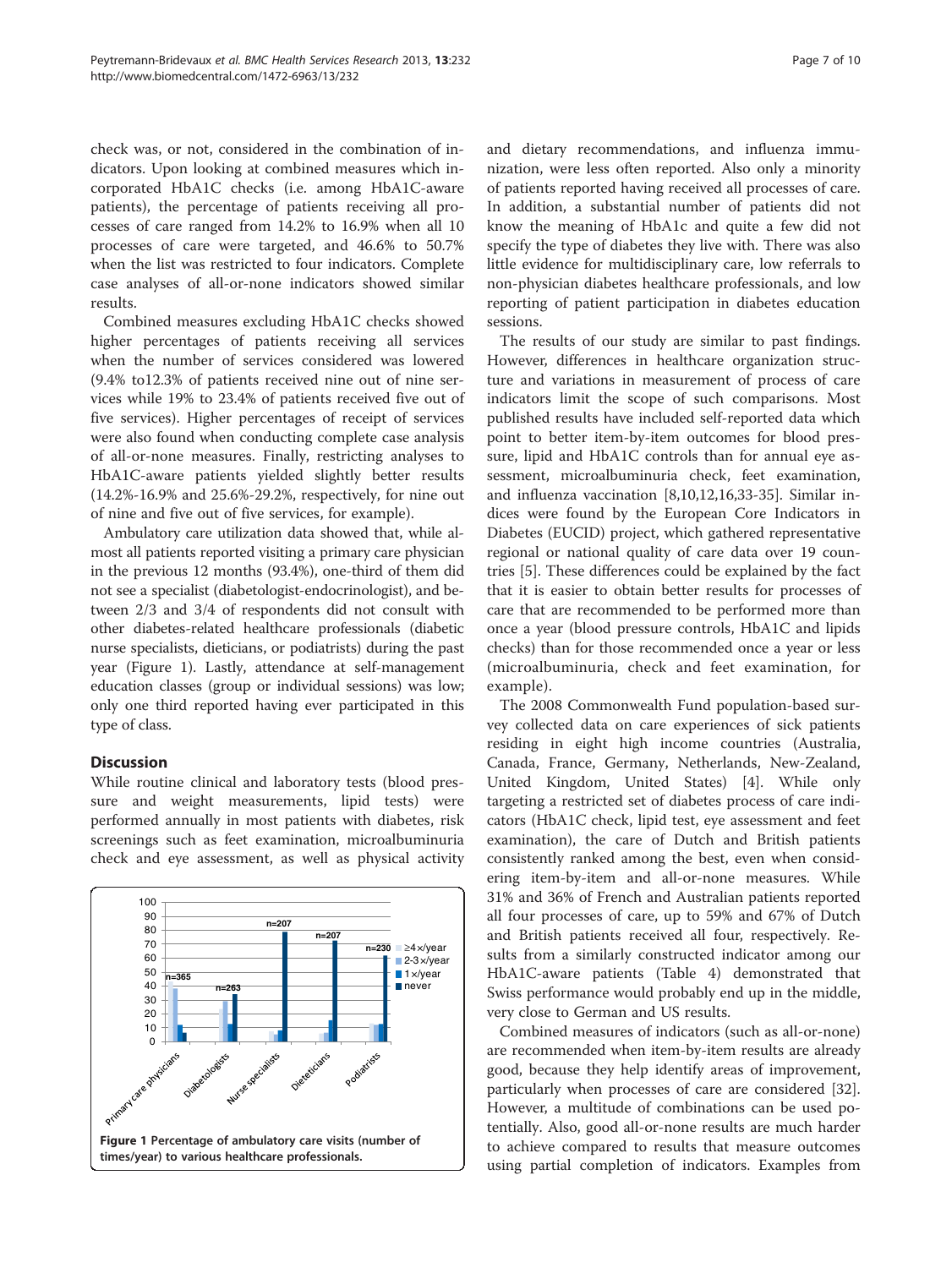the literature show that in the US, while less than 5% of respondents with diabetes from the 1994 Behavioral Risk Factor Surveillance System (BRFSS) met all five standards of care [[12\]](#page-8-0), approximately one out of four similar patients received adequate care as measured by the receipt of nine out of eleven diabetes care processes in 2009 [[8](#page-8-0)]. There was a greater variation reported in the national audit of diabetes care in England with 10% of patients reporting three out of four processes of care (smoking cessation recommendations, HbA1C, blood pressure and lipid checks), 70% of the patients signaling receipt of the following three services (blood pressure, lipid and HbA1C controls) and 50% of patients reporting nine out of nine processes of care [\[33\]](#page-8-0). Comparisons of study results are difficult to interpret however, as combinations and measurements of indicators varied between studies. In fact, less cross-country variations were shown in the 2008 Commonwealth Fund comparison [[4\]](#page-8-0), which used the same methodology in all countries. Such variations of results could also be explained by the fact that a careful selection of indicators is needed when considering all-or-none measures. Indeed, Nolan et al. recommended that the number of indicators remains small (four to eight), and that they are considered as important measures and be consensually accepted as the basis of good care for a given condition. Also, all-ornone measures magnify measurement errors since "one unreliable component measure will contaminate the whole score" [[32\]](#page-8-0).

The main strengths of this study are that we used a population-based sample of patients with diabetes, and targeted a range of recommended diabetes process of care indicators. Of course, the first limitation to our results is the use of self-reported data. Indeed, the accuracy of self-report depends on the type of data collected, and patients with diabetes may over- or underestimate elements of the care process [[36,37\]](#page-9-0). However, complementary analyses of our data suggested acceptable agreement between patients' reported process of care measures and primary care physicians' report. Indeed, while agreement, as measured by uniform kappa, was good for past 12 months routine process of care such as measurement of blood pressure, HbA1c, weight, and lipid profile, it was less satisfactory for procedures such as microalbuminuria check, foot examination and eye assessment [TH Collet, personal communication]. The second limitation is the use of "one check in the past 12 months" time frame for some process of care indicators, which can be questioned. However, expert groups currently accept this time frame for population-based quality assessment purposes, which facilitates populationlevel comparisons [\[5](#page-8-0)[,38\]](#page-9-0). The third limitation is the somewhat smaller than expected sample size. Because we had more clusters (pharmacies) than we expected, and because

of our conservative sample size calculations, the precision around point estimates was nevertheless acceptable [[29](#page-8-0)]. The fourth limitation relates to the representativeness of our sample of patients with diabetes, which may be questioned since it was not drawn from a population's register. We are nevertheless confident that, in the Swiss healthcare context, this recruitment method allowed for representative sampling. Indeed, few comparable characteristics of our patients with diabetes were close to those of a population-based cohort study conducted in the same area [[[24](#page-8-0)]; P Marques-Vidal, personal communication]. Another limitation relating to the representativeness of the sample could be the moderate participation rate of patients (50%). This participation rate is however acceptable given that no reminders were sent. It was not feasible to ask pharmacies to collect additional information such as contact details of all eligible and possibly participating patients. Finally, analyses restricted to HbA1C-aware patients may have biased estimates of combined measures towards slightly better results (Table [4](#page-5-0)), without affecting item-by-item percentages. Indeed, HbA1C-aware patients were more likely than HbA1C unaware patients to report type 1 diabetes, present with a longer disease duration and insulin use, and were more likely to be younger, more educated and report higher income. However, HbA1C-aware and unaware patients with diabetes were not different in terms of gender, civil status, profession, insurance coverage, smoking, physical activity and selfreported health.

## Conclusions

In a wealthy country known for having good overall health indicators and long life expectancy, the results of this study showed that even if, on the whole, quality of diabetes care as measured by specific processes of care was acceptable, there remained room for further improvements. Indeed, special attention should be paid to diabetes specific risk screens, such as microalbuminuria check and eye assessment by ophtalmologist, participation in diabetes (self-management) education classes, dietary and physical activity recommendations, as well as multidisciplinary care, since they were all underused. These unmet targets should help set priorities for the further development and comprehensive monitoring of chronic disease management initiatives, such as those being implemented in several European and North American countries, as well as in Switzerland.

#### Abbreviations

GDP: Gross domestic product; HbA1C: Hemoglobin A1C (glycated hemoglobin); OAD: Oral antidiabetic drugs; BMI: Body mass index.

#### Competing interests

None of the authors have any conflict of interest to declare.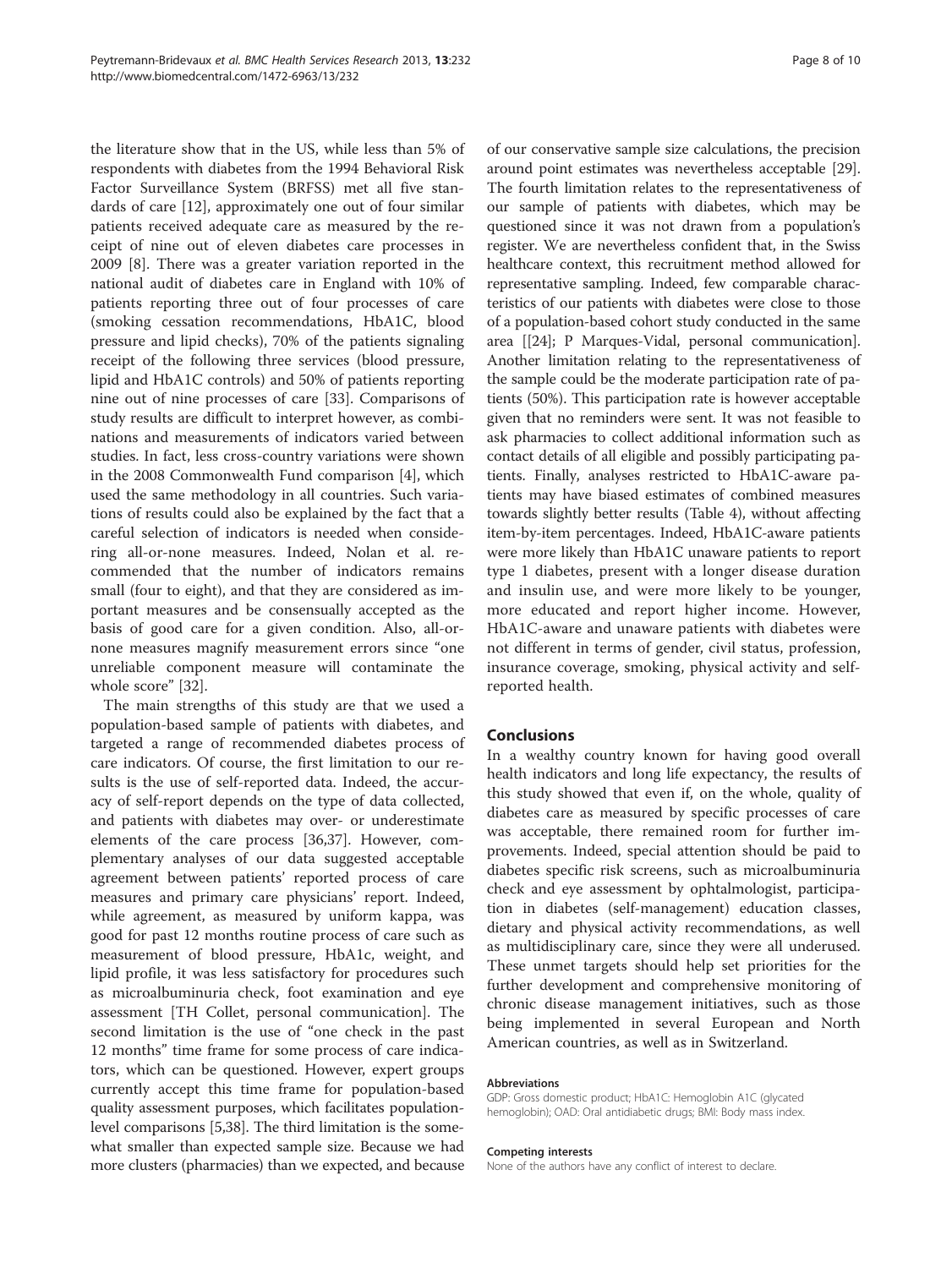#### <span id="page-8-0"></span>Authors' contributions

IPB conceived, designed and supervised the study; IPB also participated in the conduct of the study, performed statistical analysis and wrote the manuscript. JB helped in the design of the study, managed the study, helped in the statistical analysis and participated in drafting the manuscript. BB participated in the conception and design of the study, in the interpretation of the analyses and contributed to drafting the manuscript. All authors read and approved the final manuscript.

#### Acknowledgments

We would like to thank all pharmacies, patients with diabetes and practicing physicians who participated in the study. We also thank the partners and members of the working group for their collaboration.

We thank Dr. K Iglesias (PhD) for statistical help, and Dr. A Casillas (MD, MSc) and Lucienne Boujon for copy-editing the manuscript.

This project was funded by the Department of Public Health of the canton of Vaud ("Programme cantonal Diabète"). Dr. I. Peytremann-Bridevaux is supported by a grant from the Swiss National Science Foundation [PROSPER N° 32333B-123817 and N° 32333B-139789].

#### Received: 28 December 2012 Accepted: 4 June 2013 Published: 25 June 2013

#### References

- Epping-Jordan JE, Pruitt SD, Bengoa R, Wagner EH: Improving the quality of health care for chronic conditions. Qual Saf Health Care. 2004, 13:299–305.
- 2. Wagner EH, Austin BT, Davis C, Hindmarsh M, Schaefer J, Bonomi A: Improving chronic illness care: translating evidence into action. Health Aff (Millwood). 2001, 20:64–78.
- 3. McGlynn EA, Asch SM, Adams J, Keesey J, Hicks J, DeCristofaro A, Kerr EA: The quality of health care delivered to adults in the United States. N Engl J Med. 2003, 348:2635–2645.
- Schoen C, Osborn R, Doty MM, Squires D, Peugh J, Applebaum S: A survey of primary care physicians in eleven countries, 2009: perspectives on care, costs, and experiences. Health Aff (Millwood). 2009, 28:w1171–1183.
- 5. EUCID, European Core Indicators in Diabetes. Final report European Core Indicators in Diabetes project, Utrecht: Dutch Institute for Healthcare Improvement CBO; 2008. [http://ec.europa.eu/health/ph\\_projects/2005/](http://ec.europa.eu/health/ph_projects/2005/action1/docs/action1_2005_frep_11_en.pdf) [action1/docs/action1\\_2005\\_frep\\_11\\_en.pdf.](http://ec.europa.eu/health/ph_projects/2005/action1/docs/action1_2005_frep_11_en.pdf)
- Institute of Medicine: Crossing the quality chasm: A new health system for the 21st century. Washington, DC: National Academy Press; 2001.
- 7. Pornet C, Bourdel-Marchasson I, Lecomte P, Eschwège E, Romon I, Fosse S, Assogba F, Roudier C, Fagot-Campagna A: ENTRED Scientific Committee. Trends in the quality of care for elderly people with type 2 diabetes: the need for improvements in safety and quality (the 2001 and 2007 ENTRED Surveys). Diabetes Metab 2011, 37:152–161.
- Lutfiyya MN, McCullough JE, Mitchell L, Dean LS, Lipsky MS: Adequacy of diabetes care for older US rural adults: a cross-sectional populationbased study using 2009 BRFSS data. BMC Public Health 2011, 11:940.
- Guthrie B, Emslie-Smith A, Morris AD: Which people with type 2 diabetes achieve good control of intermediate outcomes? Population database study in a UK region. Diabetic Med. 2009, 26:1269–1276.
- 10. Icks A, Rathmann W, Haastert B, Mielck A, Holle R, Löwel H, Giani G, Meisinger C: KORA Studiengruppe. Quality of care and prevalence of complications in a random population-based sample of patients with type 2 diabetes mellitus, based on the KORA Survey 2000. Dtsch Med Wochenschr 2006, 131:73–78.
- 11. Harris SB, Ekoe JM, Zdanowicz Y, Webster-Bogaert S: Glycemic control and morbidity in the Canadian primary care setting (results of the diabetes in Canada evaluation study). Diabetes Res Clin Pract 2005, 70:90-97.
- 12. Beckles GLA, Engelgau MM, Naryan KM, Herman WH, Aubert RE, Williamson DF: Population-based assessment of t he level of care among adults with diabetes in the US. Diabetes Care 1998, 21:1432–1438.
- 13. Kerr EA, Gerzoff RB, Krein SL, Selby JV, Piette JD, Curb JD, Herman WH, Marrero DG, Narayan KM, Safford MM, Thompson T, Mangione CM: Diabetes care quality in the veterans affairs health care system and commercial managed care: the TRIAD study. Ann Intern Med. 2004, 141:272–281.
- 14. De Berardis G, Pellegrini F, Franciosi M, Belfiglio M, Di Nardo B, Greenfield S, Kaplan SH, Rossi MC, Sacco M, Tognoni G, Valentini M, Nicolucci A: QuED

Study. Quality of care and outcomes in type 2 diabetic patients: a comparison between general practice and diabetes clinics. Diabetes Care 2004, 27:398–406.

- 15. Valle T, Koivisto VA, Reunanen A, Kangas T, Rissanen A: Gylcemic control in patients with diabetes in Finland. Diabetes Care. 1999, 22:575–579.
- 16. Saaddine JB, Cadwell B, Gregg WG, Engelgau MM, Vinicor F, Imperatore G, Narayan KM: Improvement in diabetes processes of care and intermediate outcomes: United States, 1988–2002. Ann Intern Med. 2006, 144:465–474.
- 17. Cooper JG, Claudi T, Jenum AK, Thue G, Hausken MF, Ingskog W, Sandberg S: Quality of care for patient with type 2 diabetes in primary care in Norway is improving: results of cross-sectional surveys of 33 general practices in 1995 and 2005. Diabetes Care. 2009, 32:81–83.
- 18. Campbell SM, Rolando MO, Middleton E, Reeves D: Improvements in quality of clinical care in English general practice 1998–2003: longitudinal observational study. BMJ. 2005, 331:1121.
- 19. OECD: OECD Health Data 2012; 2012. [http://www.oecd.org/els/health](http://www.oecd.org/els/health-systems/oecdhealthdata.htm)[systems/oecdhealthdata.htm.](http://www.oecd.org/els/health-systems/oecdhealthdata.htm)
- 20. Schoen C, Osborn R, Squires D, Doty MM, Pierson R, Applebaum S: How health insurance design affects access to care and costs, by income, in eleven countries. Health Aff (Millwood). 2010, 29:2323–2334.
- 21. OECD/WHO: OECD Reviews of Health Systems: Switzerland 2011, Paris: OECD Publishing; 2011. doi:<http://dx.doi.org/10.1787/9789264120914-en>.
- 22. Groupe de travail de la Fondation de l'Association Suisse du Diabète: La déclaration de St. Vincent : une enquête sur la prise en charge des diabétiques en Suisse. Bull Med Suisse 1996, 15:628–635.
- 23. Bovier PA, Sebo P, Abetel G, George F, Stalder H: Adherence to recommended standards of diabetes care by Swiss primary care physicians. Swiss Med Wkly. 2007, 137:173–181.
- 24. Firmann M, Mayor V, Vidal PM, Bochud M, Pécoud A, Hayoz D, Paccaud F, Preisig M, Song KS, Yuan X, Danoff TM, Stirnadel HA, Waterworth D, Mooser V, Waeber G, Vollenweider P: The CoLaus study: a population-based study to investigate the epidemiology and genetic determinants of cardiovascular risk factors and metabolic syndrome. BMC Cardiovasc Disord 2008, 8:6.
- Gerber PA, Spirk D, Brandle M, Thoenes M, Lehmann R, Keller U: Regional difference of glycemic control in patients with type 2 diabetes mellitus in Switzerland: a national cross-sectional survey. Swiss Med Wkly. 2001, 141:w13218.
- 26. Alleman S, Saner C, Zwahlen M, Christ ER, Diem P, Stettler C: Long-term cardiovascular mortality in women and men with type 1 and type 2 diabetes mellitus: a 30-year follow-up in Switzerland. Swiss Med Wkly. 2009, 139:576–583.
- 27. Hurni CA, Perret S, Monbaron D, Gaillard RC, Ruiz J: Coronary artery disease screening in diabetic patients: how good is guideline adherence? Swiss Med Wkly. 2007, 137:199–204.
- 28. Hagon-Traub I, Hirsiger P, Bovet P, Ruiz J, Peytremann-Bridevaux I, Noth C, Hauschild M: Programme cantonal Diabète, présentation du programme, Lausanne: Service de la Santé Publique du canton de Vaud; 2010 [[http://](http://www.vd.ch/fileadmin/user_upload/themes/sante_social/services_soins/Diabete/fichiers_pdf/Programme_cantonal.pdf) [www.vd.ch/fileadmin/user\\_upload/themes/sante\\_social/services\\_soins/](http://www.vd.ch/fileadmin/user_upload/themes/sante_social/services_soins/Diabete/fichiers_pdf/Programme_cantonal.pdf) [Diabete/fichiers\\_pdf/Programme\\_cantonal.pdf\]](http://www.vd.ch/fileadmin/user_upload/themes/sante_social/services_soins/Diabete/fichiers_pdf/Programme_cantonal.pdf)
- 29. Peytremann-Bridevaux I, Bordet J, Santschi V, Collet T-H, Egli M, Burnand B: Community-based pharmacies: an opportunity to recruit patients? Int J Public Health 2012, 58:319–322.
- 30. Bush KR, Kivlahan DR, McDonell MB, Fihn SD, Bradley KA: The AUDIT alcohol consumption questions (AUDIT-C): an effective brief screening test for problem drinking. Arch Intern Med. 1998, 158:1789–1795.
- 31. Swiss Health Survey. [http://www.bfs.admin.ch/bfs/portal/fr/index/infothek/](http://www.bfs.admin.ch/bfs/portal/fr/index/infothek/erhebungen__quellen/blank/blank/ess/01.html) [erhebungen\\_\\_quellen/blank/blank/ess/01.html](http://www.bfs.admin.ch/bfs/portal/fr/index/infothek/erhebungen__quellen/blank/blank/ess/01.html).
- 32. Nolan T, Berwick DM: All-or-none measurement raises the bar on performance. JAMA. 2006, 295:1168–1170.
- 33. \National Diabetes Audit Executive Summary 2009–2010. [http://www.hqip.org.](http://www.hqip.org.uk/assets/NCAPOP-Library/National-Diabetes-Audit-Executive-Summary-2009-2010.pdf) [uk/assets/NCAPOP-Library/National-Diabetes-Audit-Executive-Summary-2009-](http://www.hqip.org.uk/assets/NCAPOP-Library/National-Diabetes-Audit-Executive-Summary-2009-2010.pdf) [2010.pdf](http://www.hqip.org.uk/assets/NCAPOP-Library/National-Diabetes-Audit-Executive-Summary-2009-2010.pdf).
- 34. Schäfer I, Küver C, Gedrose B, Von Leitner EC, Treszl A, Wegscheider K, van den Bussche H, Kaduszkiewicz H: The disease management program for type 2 diabetes in Germany enhances process quality of diabetes care - a followup survey of patient's experiences. BMC Health Serv Res. 2010, 10:55.
- 35. Van Bruggen R, Gorter K, Stolk R, Zuithoff P, Verhoeven R, Rutten G: Overall quality of diabetes care in a defined geographic region. Br J Gen Pract. 2008, 58:339–345.